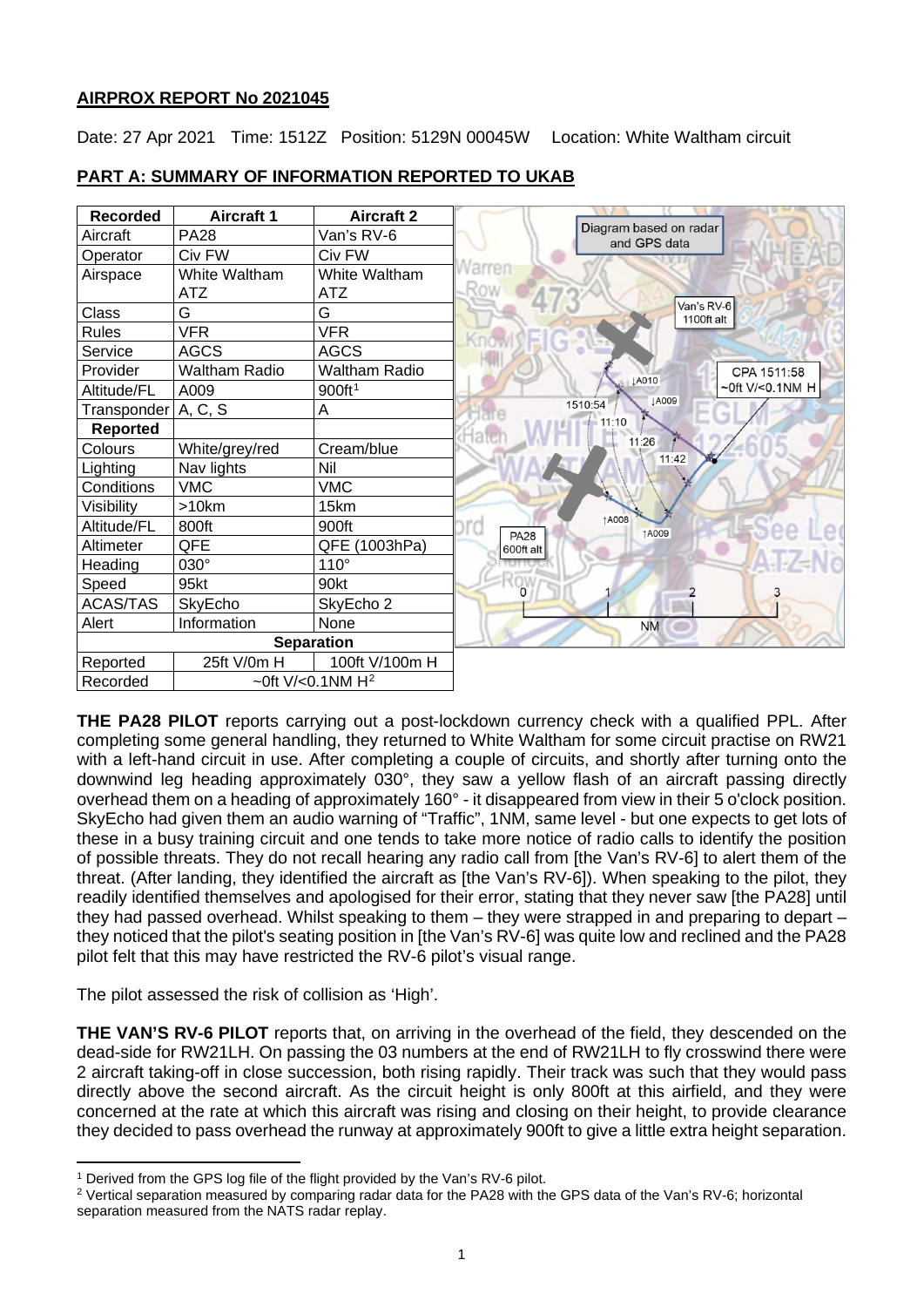They could see no other aircraft already in the circuit and made a mental note that, should they be completing a circuit, they would reach the downwind leg before both these aircraft as they had the greater height and the shortest distance to travel.

The crosswind leg was normal, though possibly a little high, having entered the circuit at maybe 900ft. They did not pay too much attention to descending accurately to 800ft, as keeping height accurately was a little difficult due to normal minor pockets of air disturbance and scrutinising the area for potential other aircraft seemed of higher priority. This focussed lookout revealed no other aircraft visible and no signs of the two 'take-off' aircraft entering the downwind leg. There was no radio traffic to audibly alert them to any other traffic in the circuit. On completing their crosswind leg, and approaching the downwind, they carried out a very detailed scan, searching for other aircraft which may already be downwind, before commencing their left turn. While in this left banking turn, they suddenly spotted, to their horror, another aircraft to their left, slightly lower, and quite close by. They were shocked to see this aircraft in this position as they had felt that they were the only aircraft anywhere near this part of the circuit – it was totally unexpected. Despite a thorough scan while crosswind, and prior to commencing their turn, they had not seen this aircraft up until this point, nor heard any radio traffic from it. There had been no 'downwind' calls over the radio nor any warning from their conspicuity device. By the time they saw the other aircraft, any risk of collision had passed as the aircraft was, by then, flying away from them. Their tracks had passed at approximately 90° and the other aircraft was at a height slightly lower than them. They continued with their circuit in a normal manner, although they had to extend slightly and widen their circuit to provide separation and allow the other aircraft, which was slightly slower, space to complete their circuit and land ahead of them. A normal landing on RW21 followed.

Their observations and thoughts following this incident, when reflecting on it, were as follows:

• They had entered the circuit slightly high in order to give clearance to aircraft taking-off. This excess height was most probably maintained throughout the crosswind leg. As such, their scan for other aircraft was probably hampered by having to look for them at a slightly downward angle due to being slightly high (although this didn't occur to them at the time). The target aircraft would therefore have had to be viewed against the (camouflaging) background of the land beyond it. Searching for reasons why the other aircraft was not spotted and simply speculating here, their scan may also perhaps have been concentrating too much on looking for aircraft at the same height - as would be normal. Aircraft at the same level are easier to spot as they are more visible against the clear background of the sky.

• Because the 2 aircraft were approaching one another at right angles, nominally on a collision course, the other aircraft would have appeared stationary in their view. Combined with being against a confusing, camouflaging background, with no apparent movement, this could have contributed towards making the aircraft extremely difficult to spot.

• Once their turn had been commenced, there would have been no hope of seeing the other aircraft in the latter stages of the conflict as it would have then been underneath their wing or even underneath the fuselage as they banked to the left and unaware of any traffic close-by.

• There had been no indication or warning of the other aircraft from their Sky Echo 2 conspicuity device – either visually on their Sky Demon GPS or aurally, at any point in the circuit.

• To their knowledge, the pilot of the other aircraft also did not see them prior to reaching the potential conflict point and no avoiding action was taken by either aircraft.

They would conclude by saying that they feel there had been a real possibility of collision had the height and positions of both the aircraft been slightly different. Being slightly high in the circuit could have contributed to not seeing the other aircraft but, as it happened, could also have been what saved the day.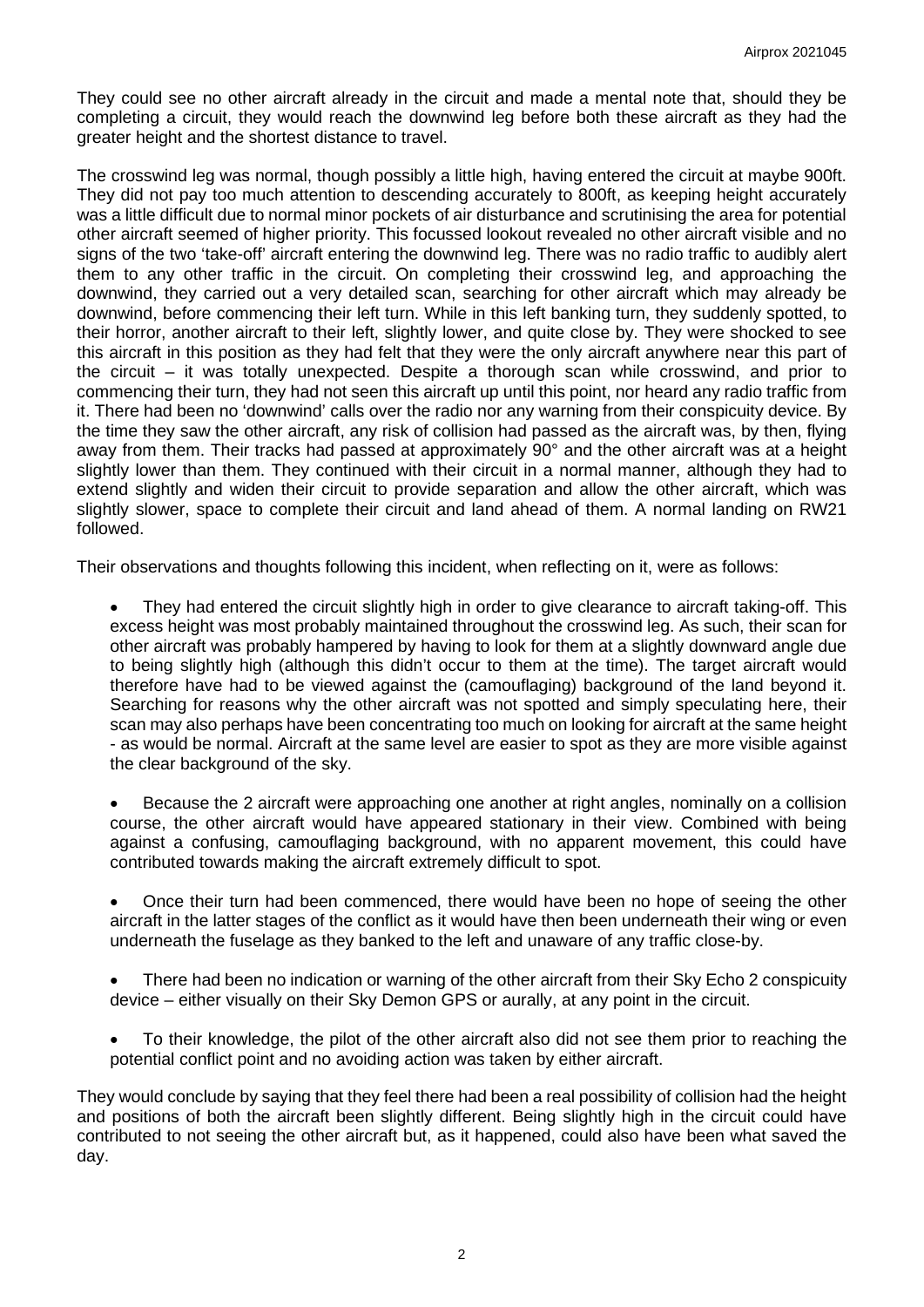Their lack of visual detection of the other aircraft (together with the other pilot's lack of visual detection of them, they opined) was the cause of the potential conflict. A contribution to this may have been their inaccurate height control in the circuit during the crosswind leg which, in turn, contributed to making their lookout less effective than it may have been.

The lessons this has taught them is to be more accurate in their height control while in the circuit and, if it is necessary to cross the active runway at increased height, make sure this is adjusted as soon as possible. With regard to lookout, too low is preferable to being too high. Overall, be aware of this obvious choke-point – probably the most dangerous position in the circuit. Lookout thoroughly and check, double-check, and re-check for any hard-to-spot conflicting traffic, being especially aware that they may appear as stationary, before lifting the wing to commence the turn onto downwind. Also, when in the circuit on the downwind leg, be aware of the possibility – and keep a constant lookout for – any potential aircraft joining part-way along the leg, having just joined from the overhead.

The pilot assessed the risk of collision as 'High'.

**THE WHITE WALTHAM AIR/GROUND OPERATOR** did not provide a report. However, the CFI of a local club checked the airfield log for the day. There was no record of this event, and the provision of airfield joining information for arriving aircraft is not usually logged.

## **Factual Background**

The weather at London Heathrow Airport was recorded as follows:

METAR COR EGLL 271520Z AUTO VRB03KT 9999 NCD 15/M00 Q1007 NOSIG=

## **Analysis and Investigation**

## **UKAB Secretariat**

Analysis of the NATS radar replay was undertaken, which showed both aircraft in the White Waltham circuit. The PA28 was displaying track and altitude data; the Van's RV-6 displayed only track data, initially as a primary-only contact but at around 1155 this became a stable primary and SSR track. The RV-6 pilot provided the UKAB Secretariat with a GPS log file of the flight, from which all altitude data for the RV-6 has been derived.

The PA28 had been conducting circuits and, at 1510:26, was reacquired on both primary and secondary radar on climb out; a primary contact appeared at the same time in a position coincident with the GPS log supplied by the RV-6 pilot (See Figure 1).





Figure 1 – 1510:26 Figure 2 – 1511:00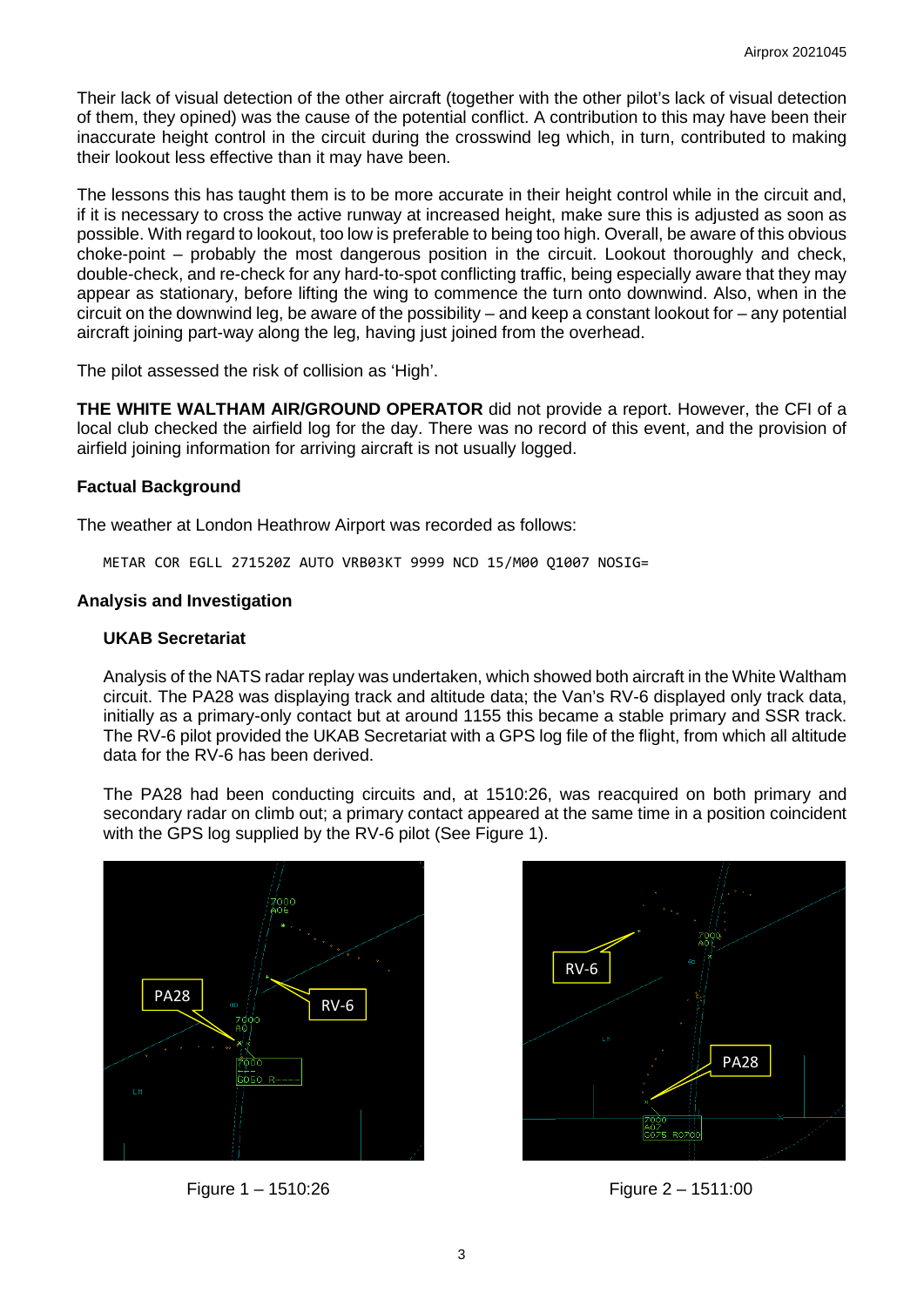At 1511:00 (Figure 2) the PA28 was climbing and turning crosswind as the RV-6 was making a continuous turn and a shallow descent to 1100ft (note: this assessment was made with reference to the GPS data supplied by the RV-6 pilot – the primary radar track was too unstable at this time for an accurate assessment of aircraft track to be made). Shortly after this time the 2 aircraft were flying parallel crosswind tracks.

At 1511:26 (Figure 3) the PA28 pilot had completed their turn onto the downwind leg, placing the aircraft on a 90° intercept path. The PA28 was established at an altitude of 900ft (approximately 800ft aal), as was the RV-6 (altitude data from GPS). Both aircraft then remained at an altitude of 900ft, and approximately the same relative bearing, until CPA at 1511:58 (Figure 4). CPA was measured at ~0ft V (altitude from 2 different data sources) and <0.1NM H.









The PA28 and Van's RV-6 pilots shared an equal responsibility for collision avoidance and not to operate in such proximity to other aircraft as to create a collision hazard. [3](#page-3-0) An aircraft operated on or in the vicinity of an aerodrome shall conform with or avoid the pattern of traffic formed by other aircraft in operation. [4](#page-3-1)

# **Summary**

An Airprox was reported when a PA28 and a Van's RV-6 flew into proximity in the White Waltham circuit at 1512Z on Tuesday 27<sup>th</sup> April 2021. Both pilots were operating under VFR in VMC and both pilots were in receipt of an Air Ground Communications Service from Waltham Radio.

# **PART B: SUMMARY OF THE BOARD'S DISCUSSIONS**

Information available consisted of reports from both pilots, radar photographs/video recordings and GPS data. Relevant contributory factors mentioned during the Board's discussions are highlighted within the text in bold, with the numbers referring to the Contributory Factors table displayed in Part C.

Due to the exceptional circumstances presented by the coronavirus pandemic, this incident was assessed as part of a 'virtual' UK Airprox Board meeting where members provided a combination of written contributions and dial-in/VTC comments.

The Board first considered the implications of the airspace surrounding White Waltham airfield and, in particular, the fact that the eastern half of the White Waltham ATZ lies within the London CTR. The Board heard from an ATC advisor that there is a defined 'Local Flying Area' (LFA) whereby traffic in the

<span id="page-3-0"></span><sup>3</sup> (UK) SERA.3205 Proximity.

<span id="page-3-1"></span><sup>4</sup> (UK) SERA.3225 Operation on and in the Vicinity of an Aerodrome.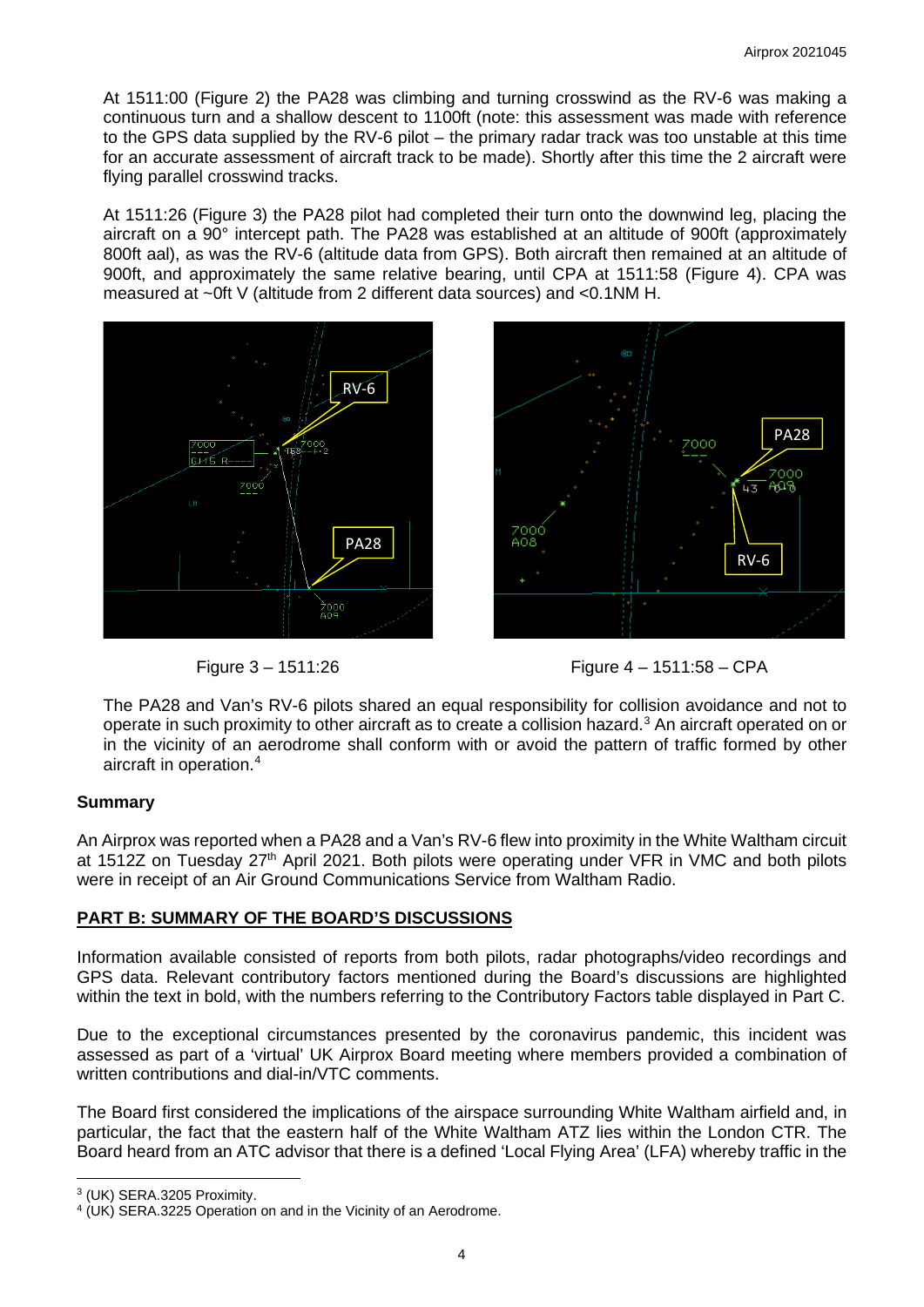White Waltham ATZ is limited to an altitude ceiling of 1500ft for the portion of the ATZ that lies within the London CTR. This means that pilots joining the White Waltham circuit through the overhead have to join at a lower altitude than at airfields without this altitude restriction and there is therefore a concomitant reduction in time available when descending downwind to assimilate the circuit traffic. To allow a 'buffer' between the ceiling of the LFA and the circuit joining altitude, the White Waltham procedures define the joining height as 1200ft aal (1327ft altitude) and the circuit height as 800ft aal, giving a descent of only 400ft between the overhead join and the circuit. The Board considered that this reduced assimilation time was contributory to the Airprox (**CF8**) and considered making a Safety Recommendation in this regard; members again heard from an ATC advisor that the issue of deconflicting White Waltham circuit traffic from London Heathrow inbound and outbound traffic is an issue that is well known and is managed daily. However, Director UKAB undertook to raise the discussion concerning the airspace surrounding White Waltham with the Mid Air Collision – Oversight and Assurance Steering Group (MAC-OASG). In addition, Director UKAB will liaise with the head of the Airspace Classification Team, who is charged with reviewing the classification of airspace in accordance with CAP 1991 (effective 1 Dec 2020) which is the procedure for the CAA to review the classification of airspace.

Turning to the actions of the pilots involved, the Board agreed that the PA28 pilot had been established in the circuit pattern and it had been for the RV-6 pilot to integrate with them. The Board wondered why the PA28 pilot had received a traffic warning from their SkyEcho device (**CF5**) but the RV-6 pilot, similarly equipped, had not (**CF6**). That said, the Board noted that the PA28 pilot had essentially discounted the warning as a typical occurrence in a busy circuit environment (**CF6**) and that the warning had not, therefore, contributed to their situational awareness in any way. Members noted that neither pilot had heard any transmissions from the other aircraft – an indication that both pilots were under a high workload – and agreed that neither pilot had had any situational awareness of the presence of the other aircraft (**CF4**). This had led to the RV-6 pilot being unable to integrate with the PA28 as they did not know that it was in the circuit (**CF1**, **CF2**, **CF3**). The Board heard from a GA pilot member that this incident highlights the importance of maintaining a disciplined and thorough lookout when in the visual circuit, and that it is vital to search for aircraft established on the downwind leg when flying crosswind after an overhead join. In the event, both pilots had been relying on their lookout to spot the presence of other aircraft that would be a factor to them and members agreed that neither pilot had, in fact, seen the other aircraft in time to take any form of avoiding action (**CF7**).

Finally, the Board considered the risk involved in this event. Members noted that both pilots had assessed the risk of collision as 'high' and that the NATS radar recording had shown very little lateral separation. The Board was grateful to the RV-6 pilot for providing the GPS data from their flight, as without it members would have had no recorded information regarding the altitude of the RV-6. Although the altitude measurements were from 2 different sources (SSR Mode C for the PA28 and GPS altitude for the RV-6), the Board felt that a measured height delta of 0ft, even allowing for slight differences in the recording medium, and almost no lateral separation represented a situation in which separation was reduced to the bare minimum and only stopped short of an actual collision because providence had played a major part in events (**CF9**). Accordingly, the Board assigned a Risk Category A to this Airprox.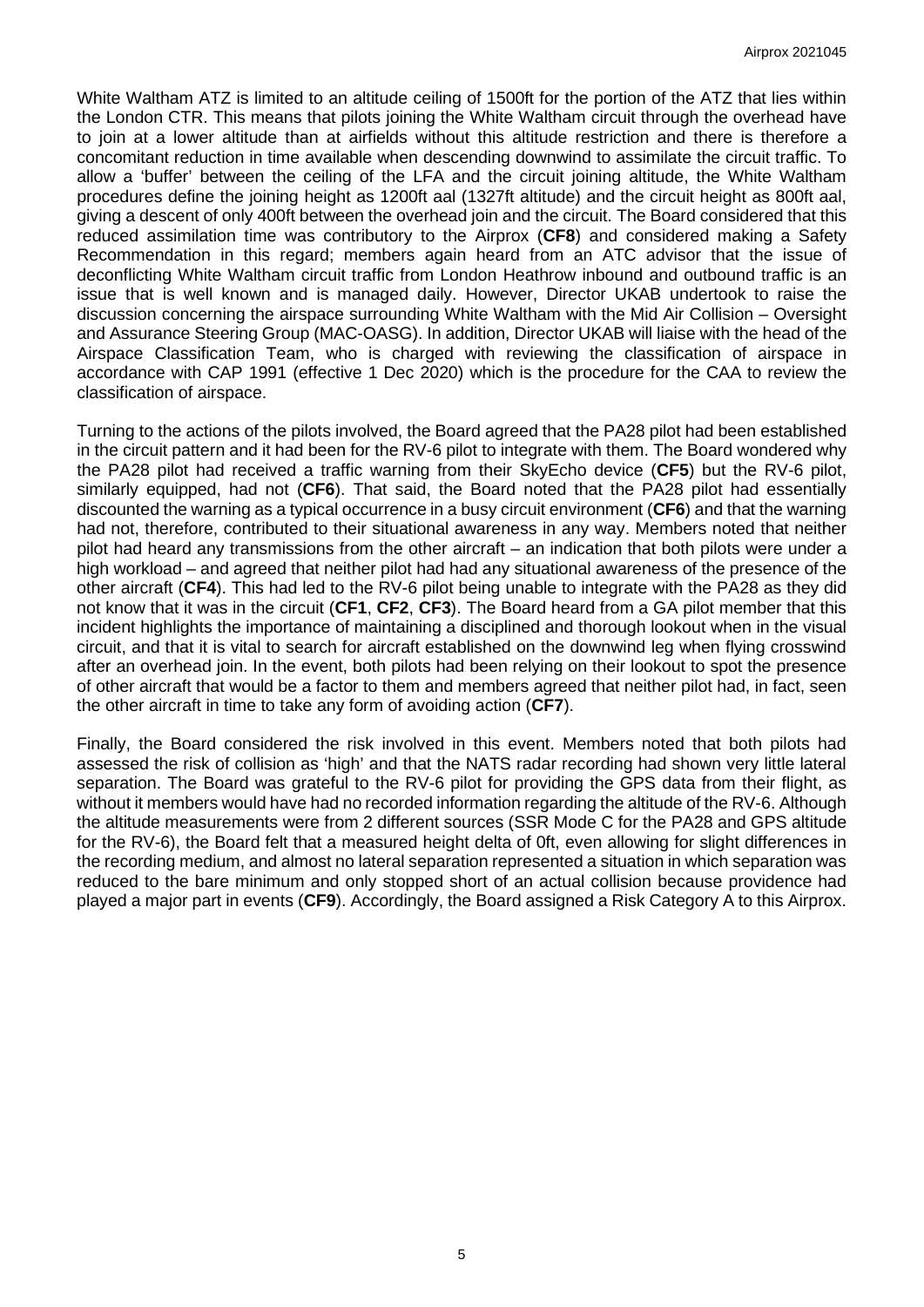# **PART C: ASSESSMENT OF CONTRIBUTORY FACTORS AND RISK**

## Contributory Factors:

|           | 2021045                |                                                                       |                                                                                                                             |                                                                                          |  |  |  |  |
|-----------|------------------------|-----------------------------------------------------------------------|-----------------------------------------------------------------------------------------------------------------------------|------------------------------------------------------------------------------------------|--|--|--|--|
| <b>CF</b> | Factor                 | <b>Description</b>                                                    | <b>ECCAIRS Amplification</b>                                                                                                | <b>UKAB Amplification</b>                                                                |  |  |  |  |
|           | <b>Flight Elements</b> |                                                                       |                                                                                                                             |                                                                                          |  |  |  |  |
|           |                        | • Regulations, Processes, Procedures and Compliance                   |                                                                                                                             |                                                                                          |  |  |  |  |
| 1         | <b>Human Factors</b>   | $\bullet$ Use of<br>policy/Procedures                                 | Events involving the use of the relevant<br>policy or procedures by flight crew                                             | Regulations and/or procedures<br>not complied with                                       |  |  |  |  |
|           |                        | <b>• Tactical Planning and Execution</b>                              |                                                                                                                             |                                                                                          |  |  |  |  |
| 2         | <b>Human Factors</b>   | • Action Performed<br>Incorrectly                                     | Events involving flight crew performing the<br>selected action incorrectly                                                  | Incorrect or ineffective<br>execution                                                    |  |  |  |  |
| 3         | <b>Human Factors</b>   | • Monitoring of<br>Environment                                        | Events involving flight crew not to<br>appropriately monitoring the environment                                             | Did not avoid/conform with the<br>pattern of traffic already<br>formed                   |  |  |  |  |
|           |                        | <b>.</b> Situational Awareness of the Conflicting Aircraft and Action |                                                                                                                             |                                                                                          |  |  |  |  |
| 4         | Contextual             | • Situational Awareness<br>and Sensory Events                         | Events involving a flight crew's awareness<br>and perception of situations                                                  | Pilot had no, late or only<br>generic, Situational Awareness                             |  |  |  |  |
|           |                        | <b>• Electronic Warning System Operation and Compliance</b>           |                                                                                                                             |                                                                                          |  |  |  |  |
| 5         | Contextual             | • Other warning system<br>operation                                   | An event involving a genuine warning from<br>an airborne system other than TCAS.                                            |                                                                                          |  |  |  |  |
| 6         | <b>Human Factors</b>   | • Response to Warning<br>System                                       | An event involving the incorrect response<br>of flight crew following the operation of an<br>aircraft warning system        | CWS misinterpreted, not<br>optimally actioned or CWS alert<br>expected but none reported |  |  |  |  |
|           | • See and Avoid        |                                                                       |                                                                                                                             |                                                                                          |  |  |  |  |
| 7         | <b>Human Factors</b>   | • Monitoring of Other<br>Aircraft                                     | Events involving flight crew not fully<br>monitoring another aircraft                                                       | Non-sighting or effectively a<br>non-sighting by one or both<br>pilots                   |  |  |  |  |
|           | • Any other events     |                                                                       |                                                                                                                             |                                                                                          |  |  |  |  |
| 8         |                        | • Any other event                                                     | Any other event not listed elsewhere<br>within the event types list.                                                        |                                                                                          |  |  |  |  |
|           | • Outcome Events       |                                                                       |                                                                                                                             |                                                                                          |  |  |  |  |
| 9         | Contextual             | • Near Airborne Collision<br>with Aircraft                            | An event involving a near collision by an<br>aircraft with an aircraft, balloon, dirigible<br>or other piloted air vehicles |                                                                                          |  |  |  |  |

### Degree of Risk: A

### Safety Barrier Assessment<sup>[5](#page-5-0)</sup>

In assessing the effectiveness of the safety barriers associated with this incident, the Board concluded that the key factors had been that:

### **Ground Elements:**

**Situational Awareness of the Confliction and Action** were assessed as **not used** because the White Waltham Air/Ground Operator was not required to monitor the aircraft in the visual circuit.

### **Flight Elements:**

**Regulations, Processes, Procedures and Compliance** were assessed as **ineffective** because the RV-6 pilot did not safely integrate into the pattern of traffic already formed.

<span id="page-5-0"></span><sup>5</sup> The UK Airprox Board scheme for assessing the Availability, Functionality and Effectiveness of safety barriers can be found on the **UKAB Website**.